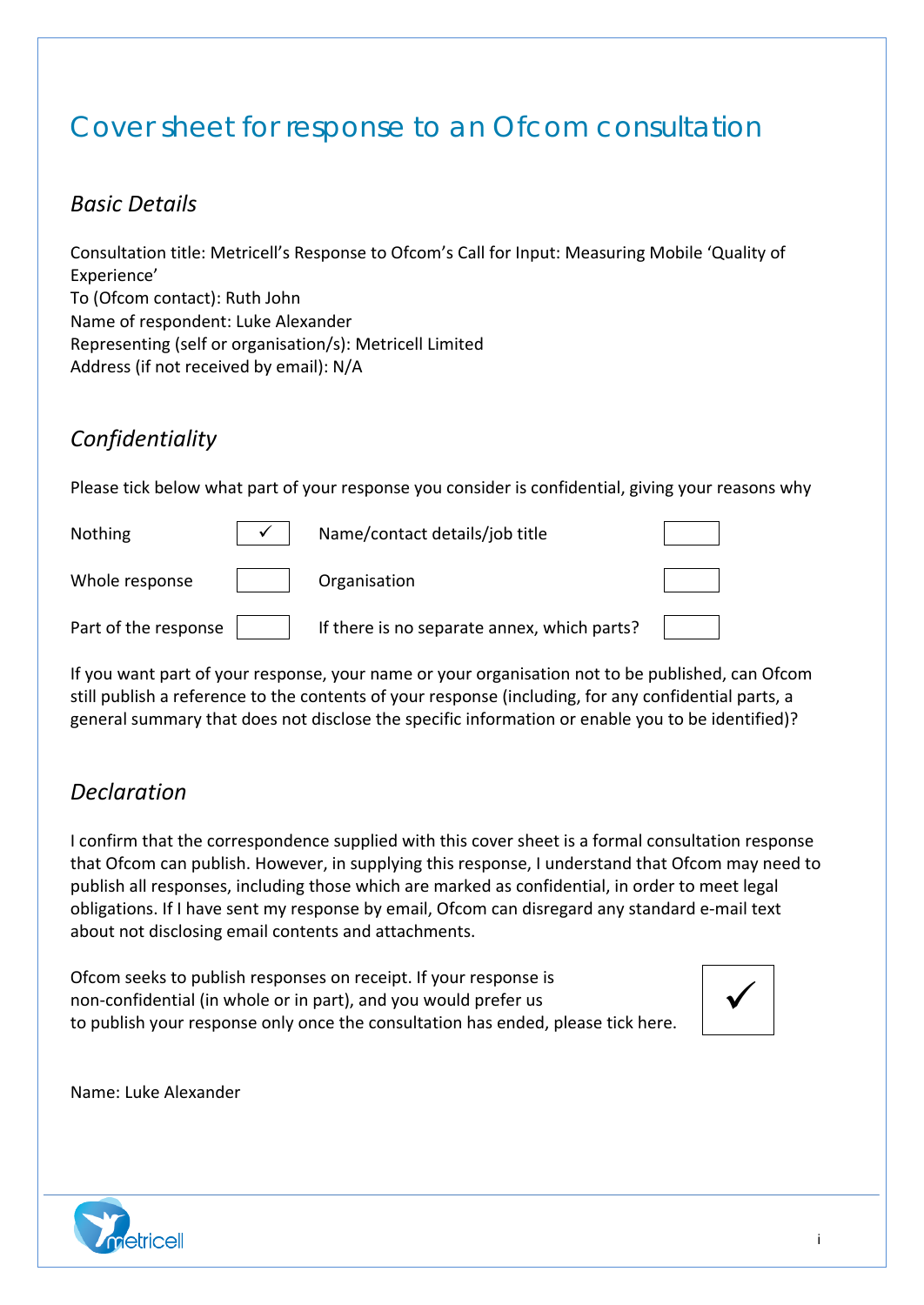

# *Response to Ofcom's Call for Input: Measuring Mobile 'Quality of Experience'*

March 2013

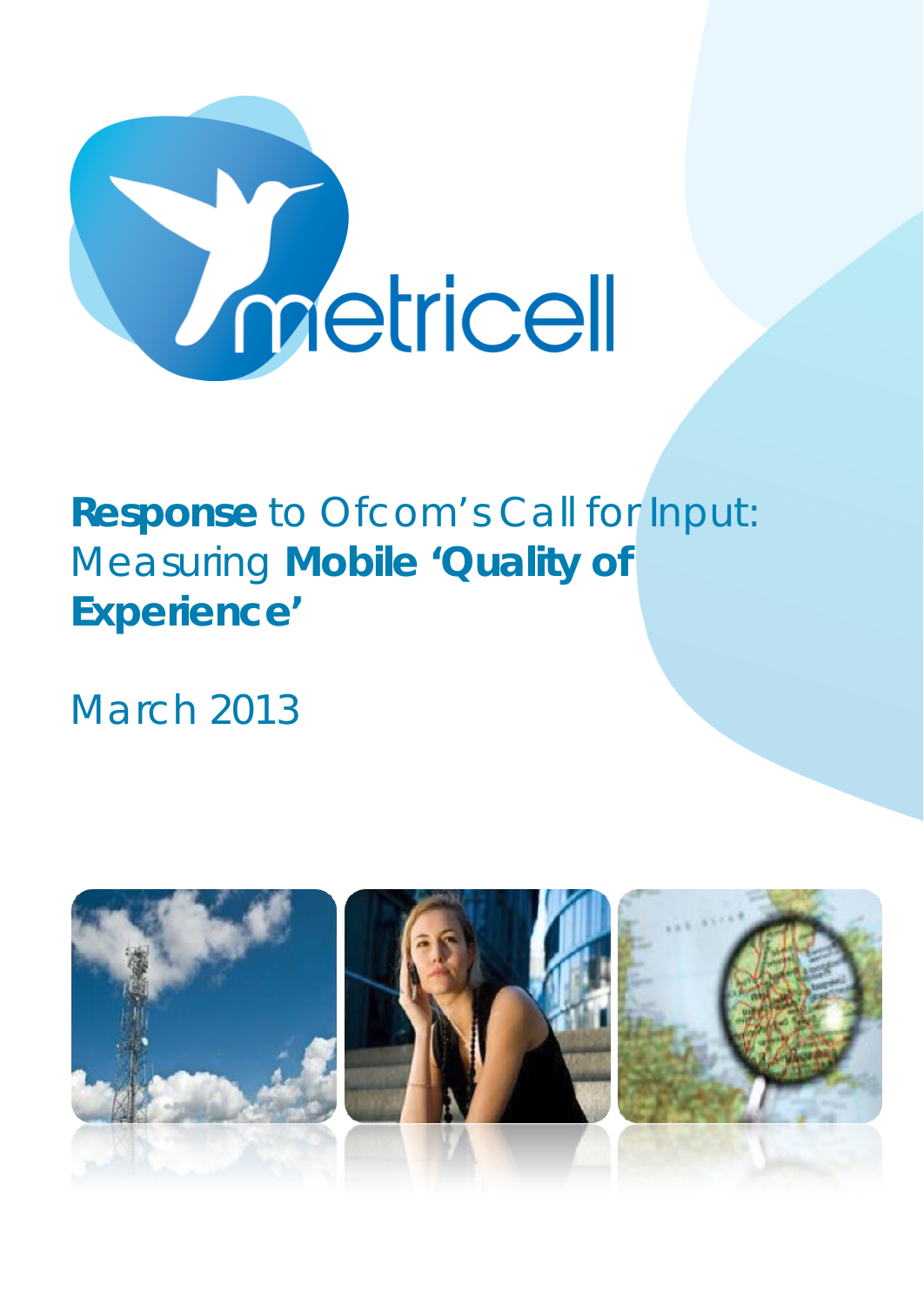

# 2.Consumer Information

### **Consumer Information**

Summarise what reliable information can be effectively collected to best assist consumers in making informed purchasing decisions when choosing a network provider

The most valuable information is based on factors which have the greatest impact on the consumers' quality of experience (QoE). In cooperation with Ofcom's recommendations, Metricell believes the following information<sup>\*</sup> would be insightful:

- $\checkmark$  Voice Service Quality and Call Performance
- $\checkmark$  Data Availability by Technology (2G, 3G or 4G)
- $\checkmark$  Data Reliability and Speed
- $\checkmark$  Service/Signal Availability and Quality by Technology
- $\checkmark$  Geospatial Information: Specific Area Usage and Performance
- $\checkmark$  Handset Model and Operating System (E.g. Android, iOS, BlackBerry) Performance by Network Operator
- $\checkmark$  Customer Service: Qualified Consumer Experience
- $\checkmark$  Network Performance in Traffic Hotspots (e.g. Shopping Centres)

\*It should be clear to consumers which information is expected / predicted, and which is actual / experienced.

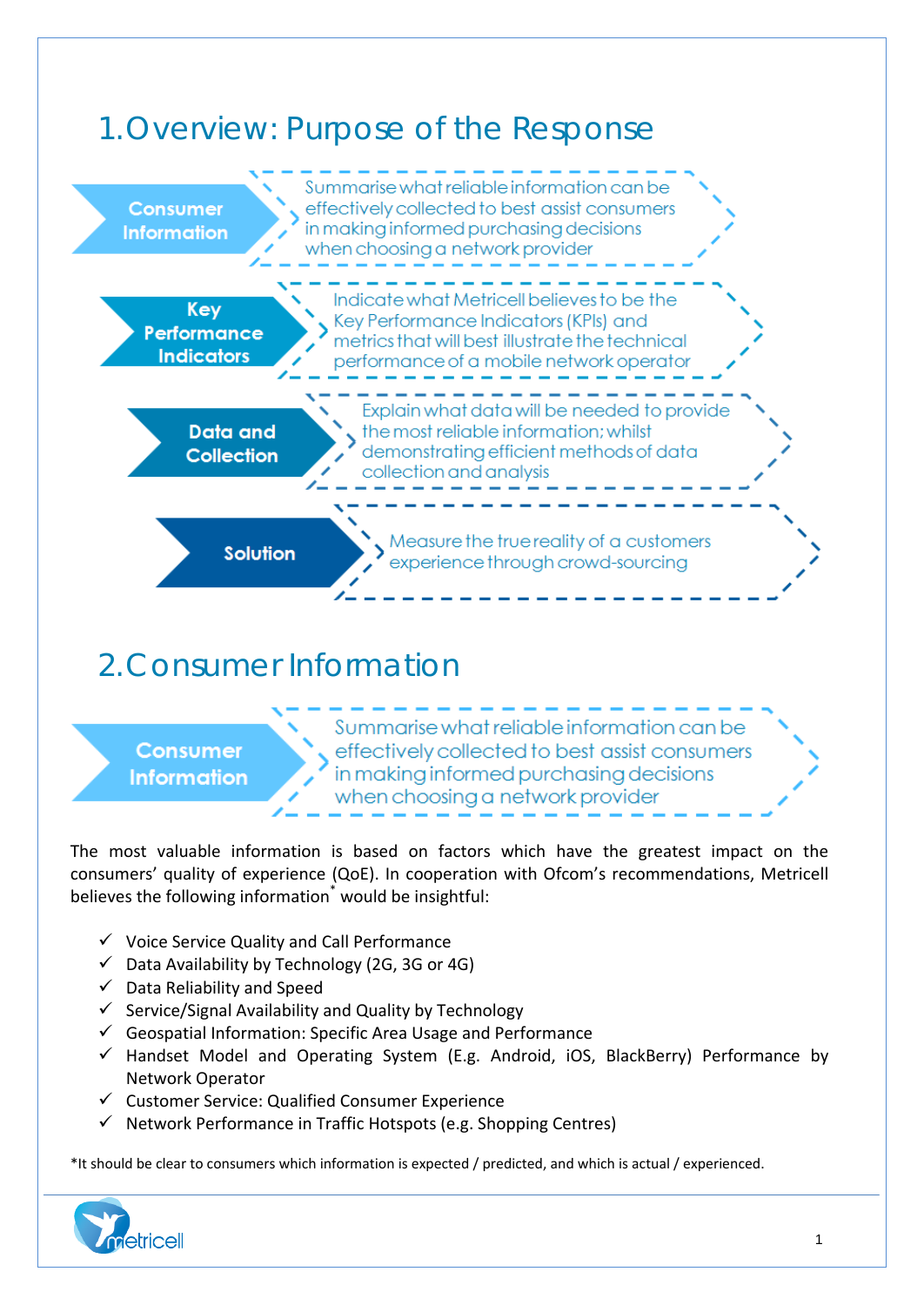## *Usefulness of Providing Consumer Information on QoE*

Transparent, accurate and widely available consumer information on QoE is imperative – from both a consumer and mobile network operators' (MNOs) perspective.

#### **Why is it useful for consumers?**

More control of their mobile network experience:

- $\checkmark$  Truly informed customer purchasing decisions due to an increased knowledge of the MNOs performance levels.
- $\checkmark$  Avoidance of customer dissatisfaction as they will know what service to expect before entering a lengthy mobile phone contract
- $\checkmark$  Greater industry competitiveness with more MNOs taking customer service seriously, as their own Key Performance Indicators will be publicly available.
- $\checkmark$  Can answer key questions about their level of service from network and connection issues, to customer service satisfaction and responsiveness (see Section 3.1)

#### **Why is it useful for MNOs?**

Legal, competitive and regulatory pressures:

*Did you know Vodafone Australia is currently facing a class-action lawsuit, due to underperforming service levels for over 23,000 registered subscribers?...*

... And that number is increasing! – With many consumers on long-term contracts in order to obtain the latest smartphone (avoiding a premium handset price); there is an increasing risk that MNOs will have to ensure high quality of service in order to justify the contract prices paid by consumers. Honest consumer information will ensure consumers have realistic expectations of their network and know exactly the level of service they can expect.

*Technology companies, such as Apple, Google and E-bay utilise their consumer knowledge to significantly improve the consumer experience...*

... With more efficient and cost-effective ways to collect and present consumer information, leading technology based service companies are setting a high benchmark for information transparency and sharing. This is driving consumers to ask the question, 'How will I be treated and what service can I expect?' Providing the cheapest monthly rate is no longer a winning strategy if the MNOs don't have the service and QoE levels expected by their consumers. Operators have the opportunity to focus on network optimisation, service differentiation and accountability, by offering clarity on service quality and insight into network performance.

*This year, the top three Malaysian telcos, as well as MTN Nigeria; have been fined for not meeting acceptable standards and levels of service – relating specifically to the increasing number of 'dropped calls' on their networks...* 

... There are increasing regulatory pressures, from many national authorities, who are starting to take serious action against MNOs for underperforming service levels. As well as damage to company / brand reputation (as this information is available in the public domain); MNOs will now be under financial pressures to ensure their subscribers are getting acceptable service levels.

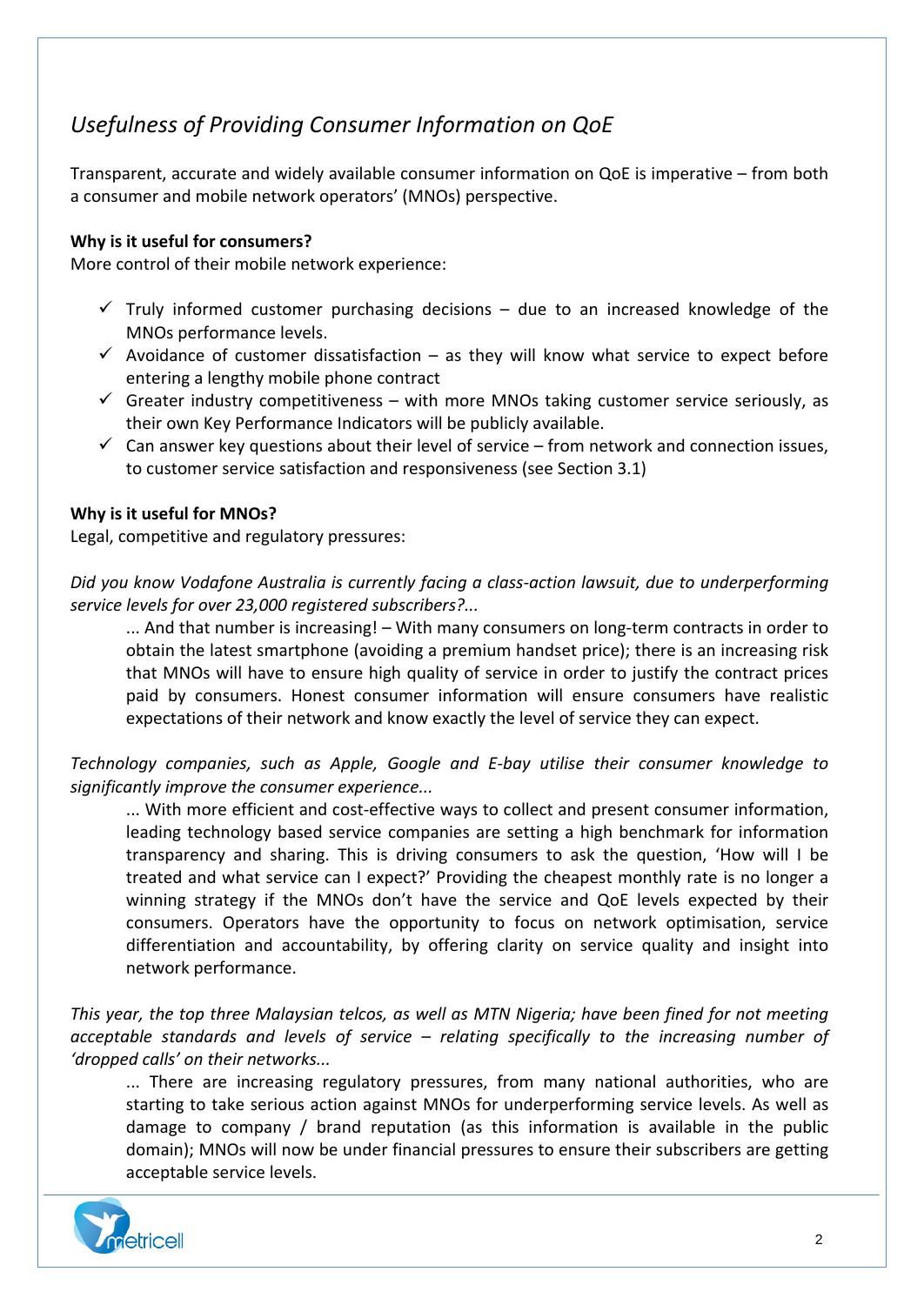# 3.Key Performance Indicators

| Key<br>Performance<br><b>Indicators</b>                                                            | Indicate what Metricell believes to be the<br>Key Performance Indicators (KPIs) that will<br>best illustrate the technical performance of a<br>mobile network operator                   |
|----------------------------------------------------------------------------------------------------|------------------------------------------------------------------------------------------------------------------------------------------------------------------------------------------|
| <i>Information</i>                                                                                 | Key metrics and KPIs on which to base information                                                                                                                                        |
|                                                                                                    | Voice Service Quality and Call Call Quality/Clarity, Call Success Rate (%), Dropped Call (%), Call<br>Performance Setup Failure (%)                                                      |
|                                                                                                    | Data Availability by Technology Data Availability (%), Data Availability Split by Technology (%)                                                                                         |
| <b>Data Reliability and Speed</b>                                                                  | Average Download and Upload Speeds (Median-MB/s), Data<br>Interruption (Median-Minutes), Data (Signal) Problem Severity<br>(Median-dBm)                                                  |
| <b>Service/Signal Availability and</b><br><b>Quality by Technology</b>                             | All metrics shown as predicted and actual: Service Availability (%),<br>Service Availability Split by Technology (%), Service Interruption<br>(Median-Minutes), 'No Service' Probability |
| <b>Geospatial Information: Area</b><br><b>Usage and Performance</b>                                | Number of Consumers in Area, Average Number of Problems Per<br>Consumer, Usage by Area (Voice Traffic), Expected vs. Experienced<br>Voice/Data/Service Quality                           |
| <b>Handset Model and Operating</b><br><b>BlackBerry) Performance by</b><br><b>Network Operator</b> | System (E.g. Android, iOS, Voice/Data/Service Problems split by Handset<br>Manufacturer/Model/Platform (%)                                                                               |
|                                                                                                    | Customer Service: Qualified Feedback Questionnaire: Ease of Reporting Voice/Data/Service<br>Consumer Experience Problems, Response time, Effectiveness of Response etc.                  |
| <b>Network Performance in Traffic</b><br><b>Hotspots</b>                                           | E.g. Shopping Centres, Hospitals, Railway Stations: Average Signal<br>(dBm), Proportion of Consumers Reporting Voice/Data/Service<br>Problems                                            |

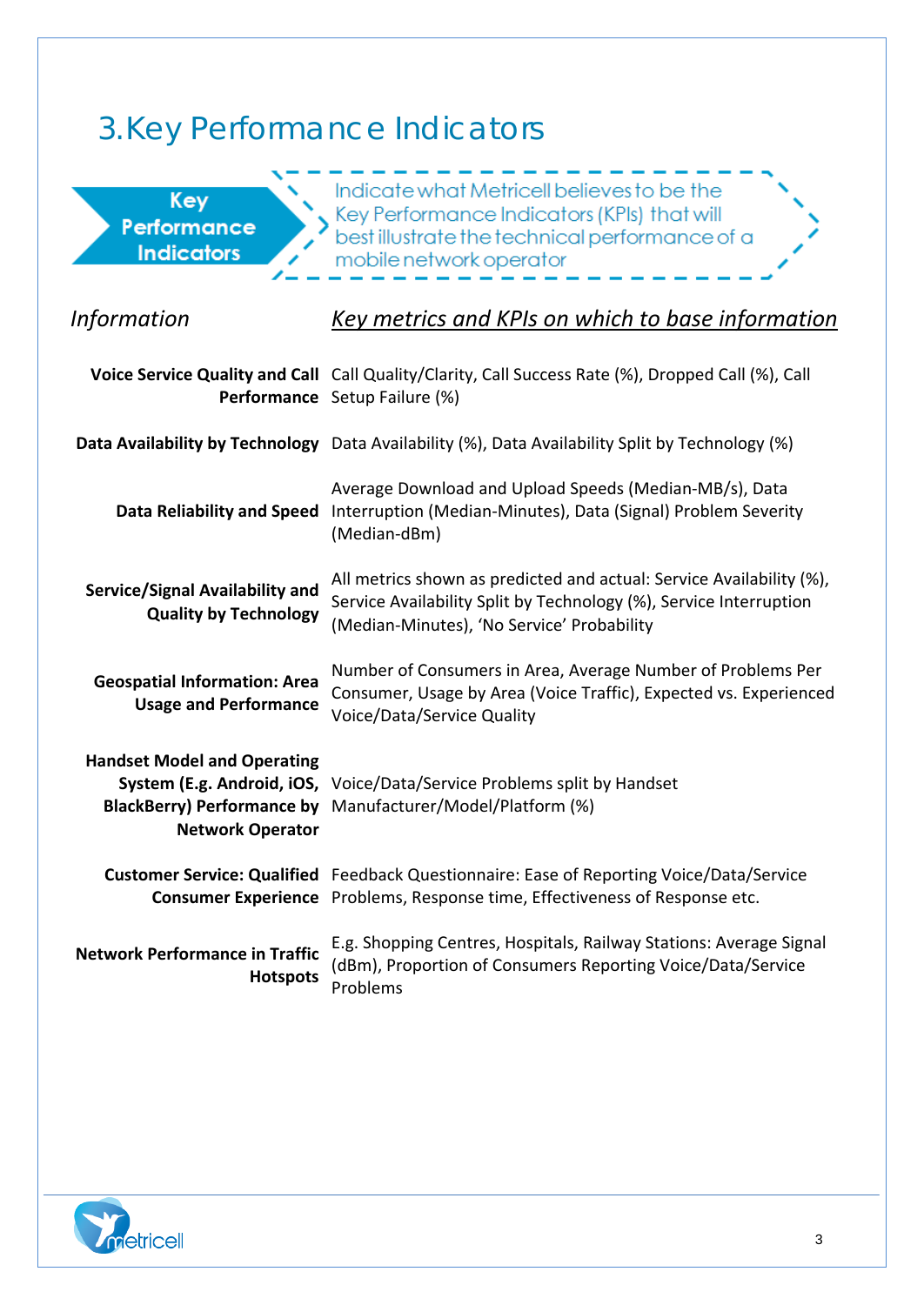# 3.1.KPIs – Consumer Perspective

| Key<br>Performance<br><b>Indicators</b>                                                                                          | Indicate what Metricell believes to be the<br>Key Performance Indicators (KPIs) that will<br>best illustrate the technical performance of a<br>mobile network operator |
|----------------------------------------------------------------------------------------------------------------------------------|------------------------------------------------------------------------------------------------------------------------------------------------------------------------|
| <i>Information</i>                                                                                                               | Key metrics and KPIs on which to base information                                                                                                                      |
| <b>Voice Service Quality and Call</b><br>Performance                                                                             | How many of my calls are problem fee?                                                                                                                                  |
| <b>Data Availability by Technology</b>                                                                                           | How much of the time do I have a good mobile internet<br>connection?                                                                                                   |
| <b>Data Reliability and Speed</b>                                                                                                | Is my mobile internet connection good enough for what I need it<br>for? (Downloading emails, browsing the web, watching YouTube)                                       |
| <b>Service/Signal Availability and</b><br><b>Quality by Technology</b>                                                           | Do I have to stand in the garden to get 3G coverage?                                                                                                                   |
| <b>Geospatial Information: Area</b><br><b>Usage and Performance</b>                                                              | Is it just me or is the network around here rubbish for everyone?                                                                                                      |
| <b>Handset Model and Operating</b><br>System (E.g. Android, iOS,<br><b>BlackBerry) Performance by</b><br><b>Network Operator</b> | Is switching to a new phone going to make a difference?                                                                                                                |
| <b>Customer Service: Qualified</b><br><b>Consumer Experience</b>                                                                 | Can I tell you how I feel about my network?                                                                                                                            |
| <b>Network Performance in Traffic</b><br><b>Hotspots</b>                                                                         | Can my network cope on Platform 8 at Clapham Junction, 8am?                                                                                                            |

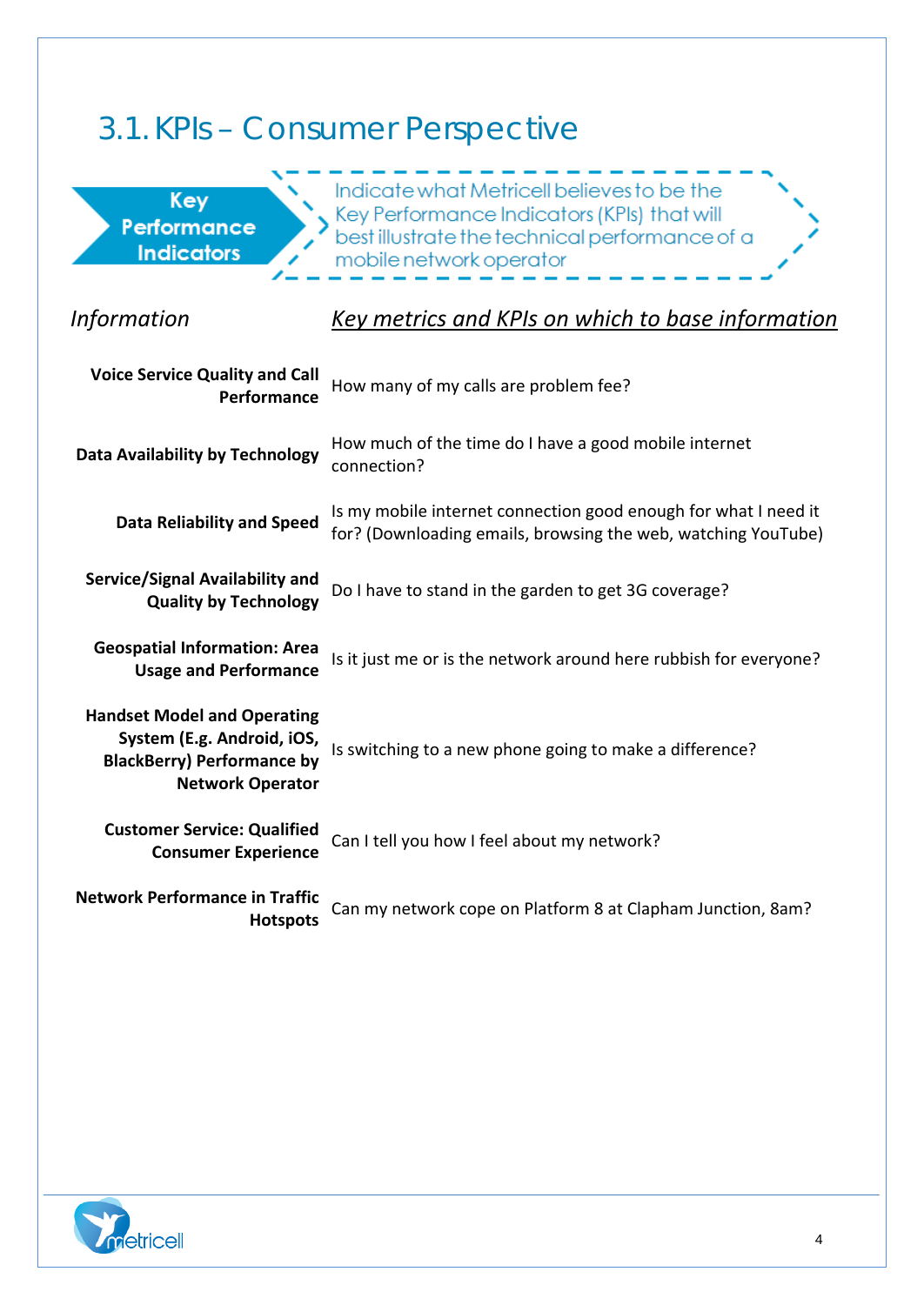# 4.Data and Collection



## *Data Granularity*

We believe that the most valuable information for an individual consumer or consumer group is highly granular.



At Metricell we have three key principles when it comes to data:

- $\checkmark$  There is a location context to all data so a Geographic Information System is the best way to view it
- $\checkmark$  All data has a shelf-life of usefulness so timing is everything
- $\checkmark$  Decision-making can be enhanced by enabling the assimilation of multiple data sources

A mix of Mobile Network Operator (MNO) sourced data and consumer data should be used to provide the most accurate and valid information.



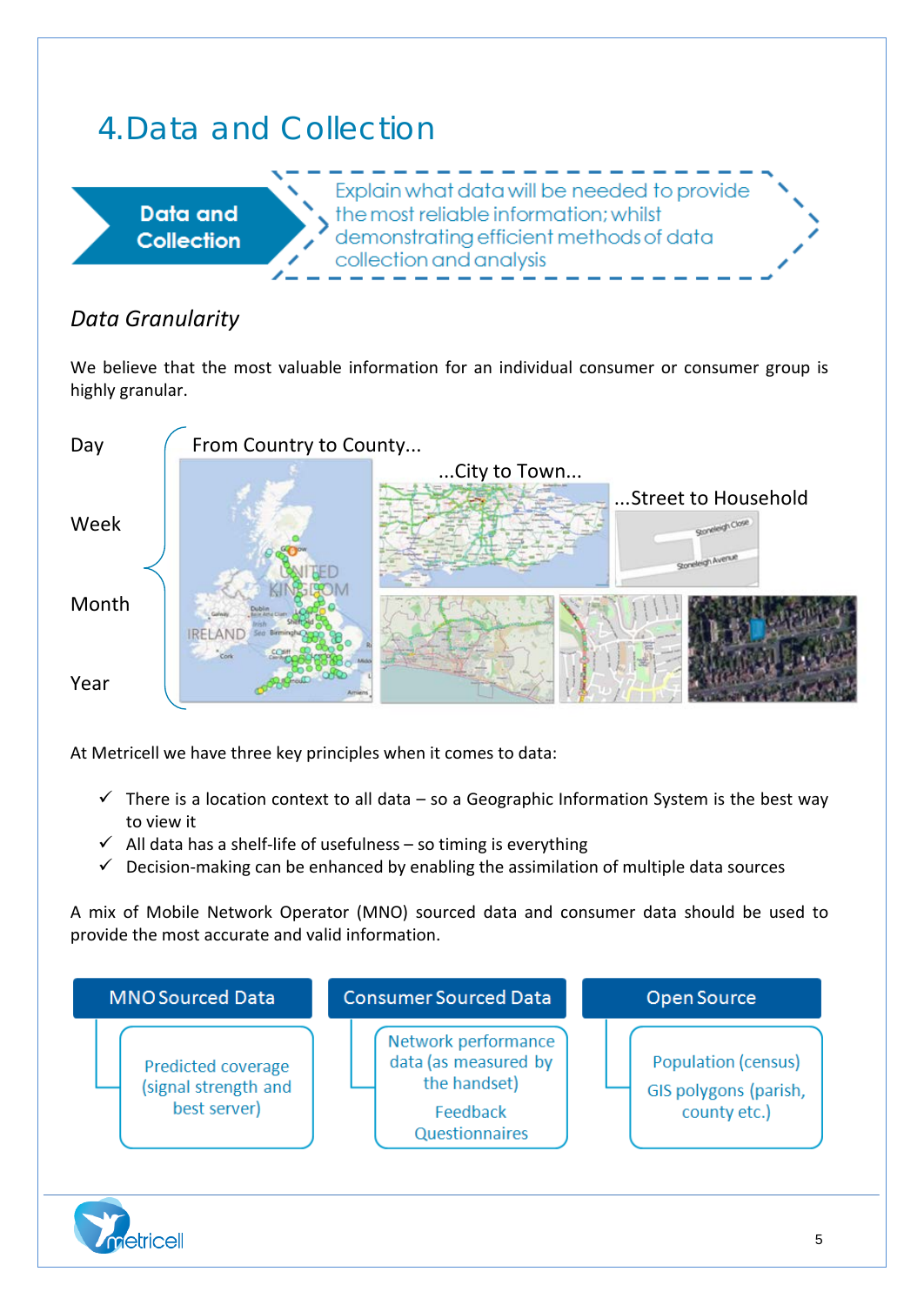## *Our Proposal*

- a) Data is collected utilising a 'hybrid' approach: A third party (honest broker) cooperates with MNOs to source data; whilst using highly cost effective and efficient means of collecting accurate crowd sourced data.
- b) All data is collected and analysed (with full transparency) by the third party, which then summarises the data into manageable information.
- c) Consider previous examples of government led initiatives whereby the public had a significant role in monitoring the quality of communication and experience via crowd sourcing e.g. the program ['Information City 2012-2016'](http://dit.mos.ru/signal/) in Moscow, Russia.
- d) Free available data can also be sourced to aid with the analysis.

### *Did you know you can crowd source your drive testing?!*

Cooperative consumers can put a smartphone application in 'Drive Test Mode' to collect large volumes of detailed network information.